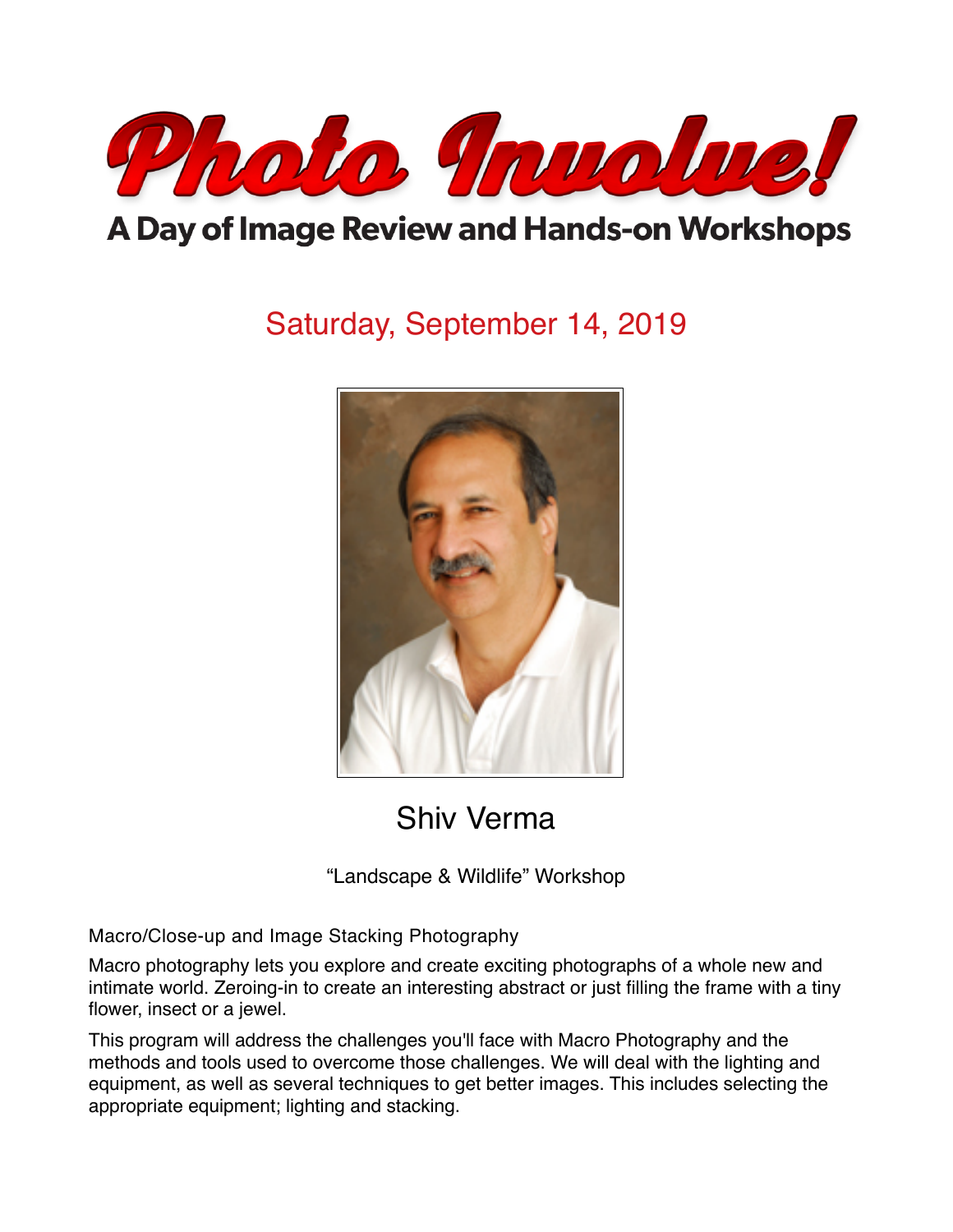You will understand the importance of Depth-of-Field as it affects Macro Photos. You will learn how to create high magnification images using macro lenses, tubes, and diopters. In addition, you will learn how to create one completely focused image from several partially focused images. This focus stacking technique is Ideal for macro-photography as well as landscape photography when the sharpness of the entire scene is important.

#### Wildlife Photography

The camera technology of the last several years has made wildlife, bird, and birds in flight photography easier than it was before. New DSLR cameras have made action photography much easier than it was when manual focus was the rule rather than the exception. Now Mirrorless cameras have entered the realm of nature, wildlife and action photography.

This program will address the various features of Mirrorless cameras and how to set them up to obtain images that are at par with the best of DSLR's. You will learn How to obtain tack sharp images, Exposure; Auto Focus Modes; Manual Focus; Flight shot Techniques – handheld and using a tripod with an appropriate lens mount; Panning techniques and much more.

### Landscape Photography

When we are out and looking at a landscape or seascape we typically let our eyes wander looking for elements that we find appealing. Though we can see vast scenes, our brain tends to ignore all but the most appealing - our eyes focus and we absorb the visual so we can remember the experience. Regretfully, our cameras and lenses are just tools and have no human brain like capability - we need to train our lenses on the scene, compose and focus using the best possible light so as to capture a compelling photograph.

### **What should you bring:**

A DSLR or Mirrorless camera

A long focal length lens 300 mm or greater. Large primes like the 500 mm Nikon or Canon lenses will be difficult to carry so stay portable.

A macro lens A 24 to 105 or similar lens Polarizing filter ND filter 3. 6, 10 stop (this is optional) Tripod Macro rail (optional)